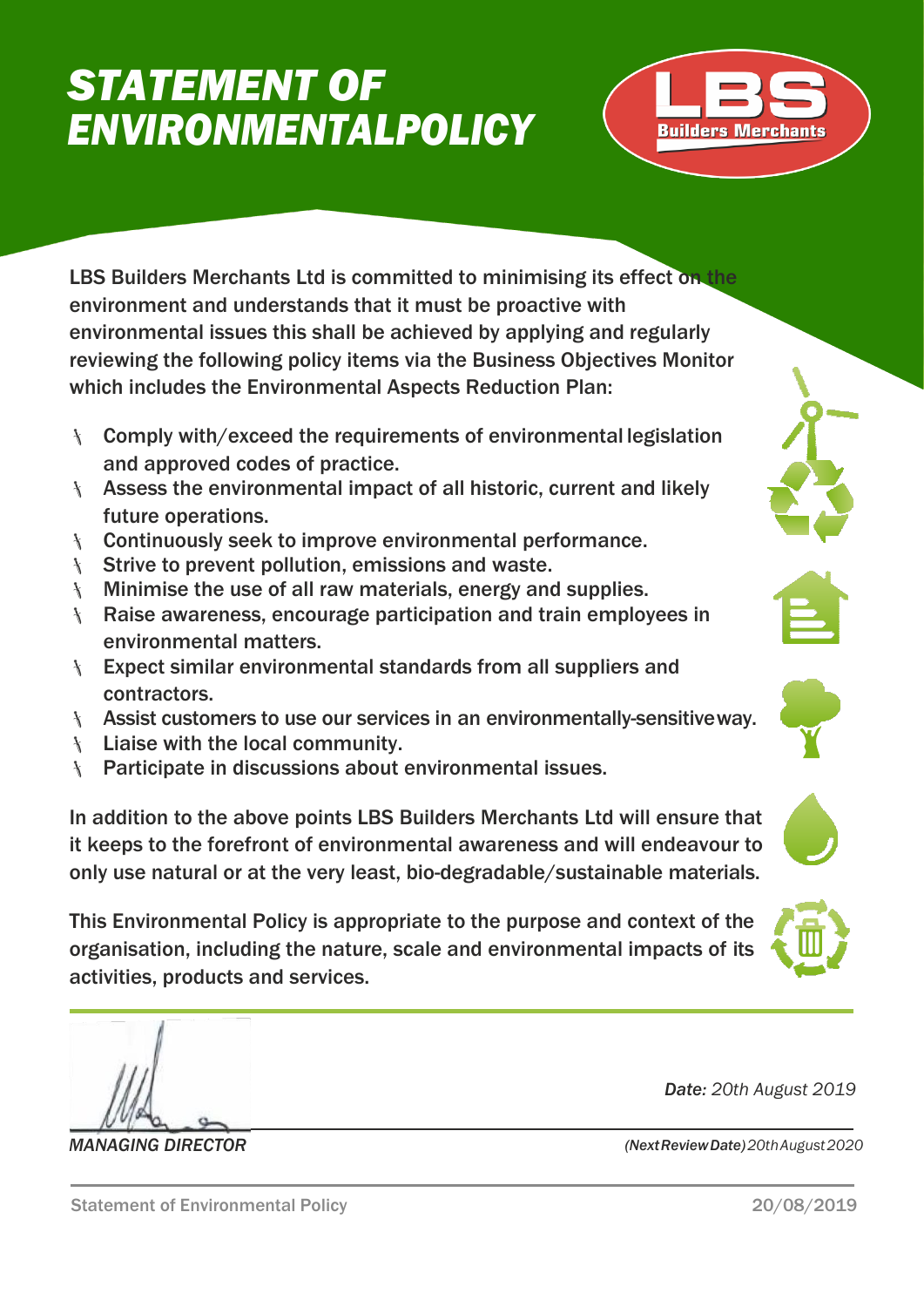# *STATEMENT OF QUALITYPOLICY*



LBS Builders Merchants Ltd is committed to consistently provide Services, which conform to the specified requirements of its Customers, the Company and any applicable regulatory or statutory body.

The Company will seek the active participation and co-operation of its staff at all levels to maintain measurable, accountable Quality Assurance.

The Company has prepared and documented an Integrated Management System (IMS), which aims to meet Customers' requirements by controlling all of the processes employed and thus preventing errors. Quality Assurance is essential in all work undertaken by LBS Builders Merchants Ltd, the Integrated Management System is mandatory and is adhered to by every member of staff, at all times. The effectiveness of the IMS is monitored via the use of Business Objectives with such Objectives being subject to regular review.

The Quality Assurance programme of LBS Builders Merchants Ltd seeks to address, as a minimum, the requirements of ISO 9001:2015.

Particular emphasis is given to Continual Improvement by all employees and a philosophy of Risk Control, rather than Correction. This is further consolidated by the LBS Builders Merchants Ltd Training system, which seeks to promote personal betterment for all employees.

This Quality Policy is appropriate to the purpose and context of the organisation and supports its strategic direction.











*Date: 20th August 2019*

*MANAGING DIRECTOR (NextReviewDate)20thAugust2020*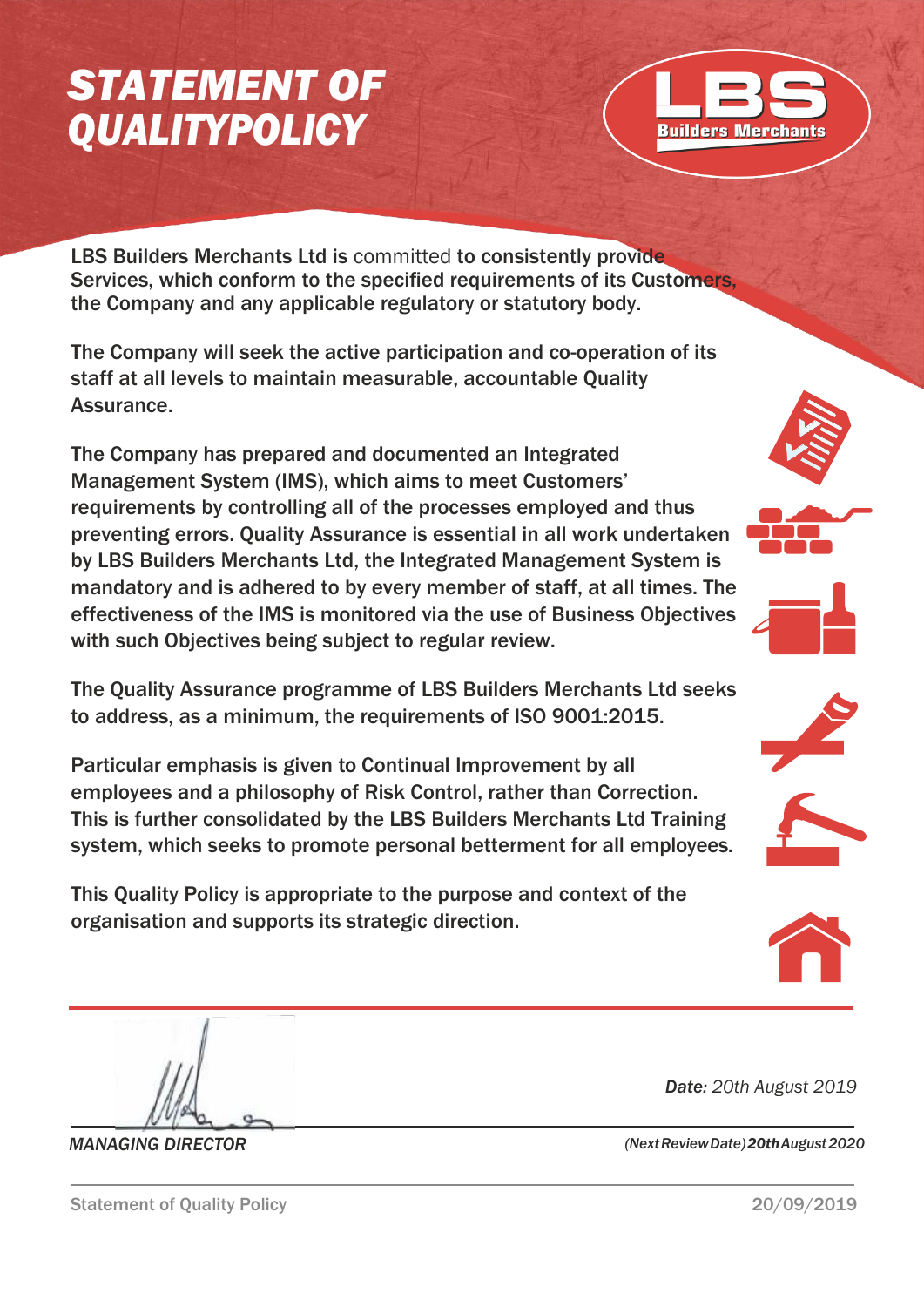

*This is to certify that the Quality Management System of*

## *LBS Builders Merchants Ltd*

*Head Office:*

*Station Road, Llandeilo, Carmarthenshire, SA19 6NL*

*Has been assessed and registered as meeting the requirements of*

## *BS EN ISO 9001:2015*

*Permissible Exclusions: 7.1.5 Calibration*

*Scope of Approval:* 

*Supply of Building and DIY Materials to the Trade and Public, and the Design and Supply of Bespoke Kitchens and Bathrooms.*

 *EAC: 29, 34*

*for Chamber Certification Assessment Services Limited*





*Registration Number: 2013/688*

*Initial Approval: 23 September 2013 Last Recertification Decision Date: 05 September 2016 Previous Certification Body: Not Applicable Certificate Expiry: 23 September 2019 Last Amendment Date: 05 September 2016 Recertification audit due before certificate expiry date*



For further clarification and validity of this certificate visit our website at www.ccas.org.uk and use our Certificate Checker facility.

Chamber Certification Assessment Services Ltd (CCAS). A company limited by shares. Telephone: 01543 509533 Registered office: CCAS House 20 Morston Court Kingswood Lakeside Cannock Staffordshire WS11 8JB. Registered in England No. 2996422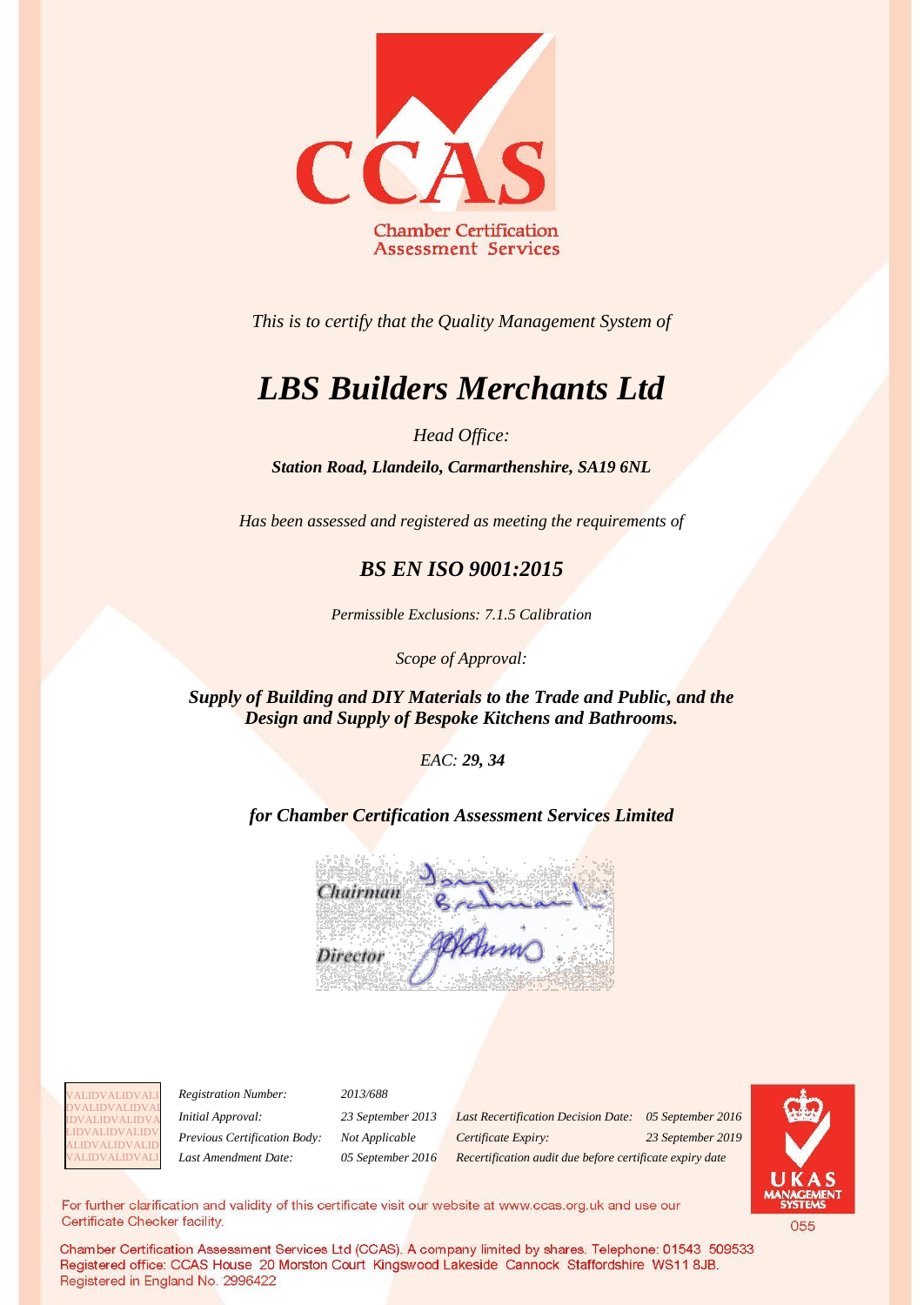

## *LBS Builders Merchants Ltd*

This appendix should be read in conjunction with certificate No. 2013/688 issued to:

### **Approved Locations:**

### **Ammanford Branch**  LBS Way,

Betws Colliery, Maesquarre Road, Ammanford SA18 2LF

### **LBS Home & Garden**

22 Rhosmaen **Street** Llandeilo, **Carmarthenshire** SA19 6LW **Ystradgynlais Branch**

Gurnos Yard, Ystradgynlais, Swansea SA9 1DB

### **Carmarthen Branch**

Unit 12, Cillefwr Industrial Estate, Johnstown SA31 3RB

### Victoria Works, Machynys, Llanelli SA15 2DS

**Aberdare Branch** Unit 4, Canal Road, Aberdare, Rhondda Cynon Taf, CF44 0AG

## **Civils Division Ammanford Total Plumbing**

LBS Way, Betws Colliery, Maesquarre Road, Ammanford SA18 2LF

### **Pembroke Dock Branch Maesteg Branch**

Eastern Avenue, Waterloo Industrial Estate, Pembroke Dock SA72 4RT

Ferryboat Close, Enterprise Park, **Swansea** SA6 8QN

Unit 3 ParcPiliau, Pentood, Cardigan SA43 3AL

**Llanelli Branch Neath Branch Port Talbot Branch** Neath Abbey Road, Neath SA10 7BR

Port Talbot Branch, Unit 5, Cramic Way, Port Talbot SA13 1RU

Ewenny Road, Maesteg CF34 9TR

## **Swansea Branch Area Contracts Office**

22 Rhosmaen Street, Llandelio SA19 6LW

## **Cardigan Branch Casey's Roofing At LBS**

Morfa Industrial Estate, Normandy Road, Landore, Swansea, [SA1 2LH](https://www.google.co.uk/maps/place/Normandy+Rd,+Plasmarl,+Swansea+SA1/@51.640944,-3.9362997,17z/data=!3m1!4b1!4m2!3m1!1s0x486ef5687a092da1:0x786477f31b85e4a1)

Unit 5, Cramic Way, Port Talbot SA13 1RU



For further clarification and validity of this certificate visit our website at www.ccas.org.uk and use our Certificate Checker facility.

Chamber Certification Assessment Services Ltd (CCAS). A company limited by shares. Telephone: 01543 509533 Registered office: CCAS House 20 Morston Court Kingswood Lakeside Cannock Staffordshire WS11 8JB. Registered in England No. 2996422

055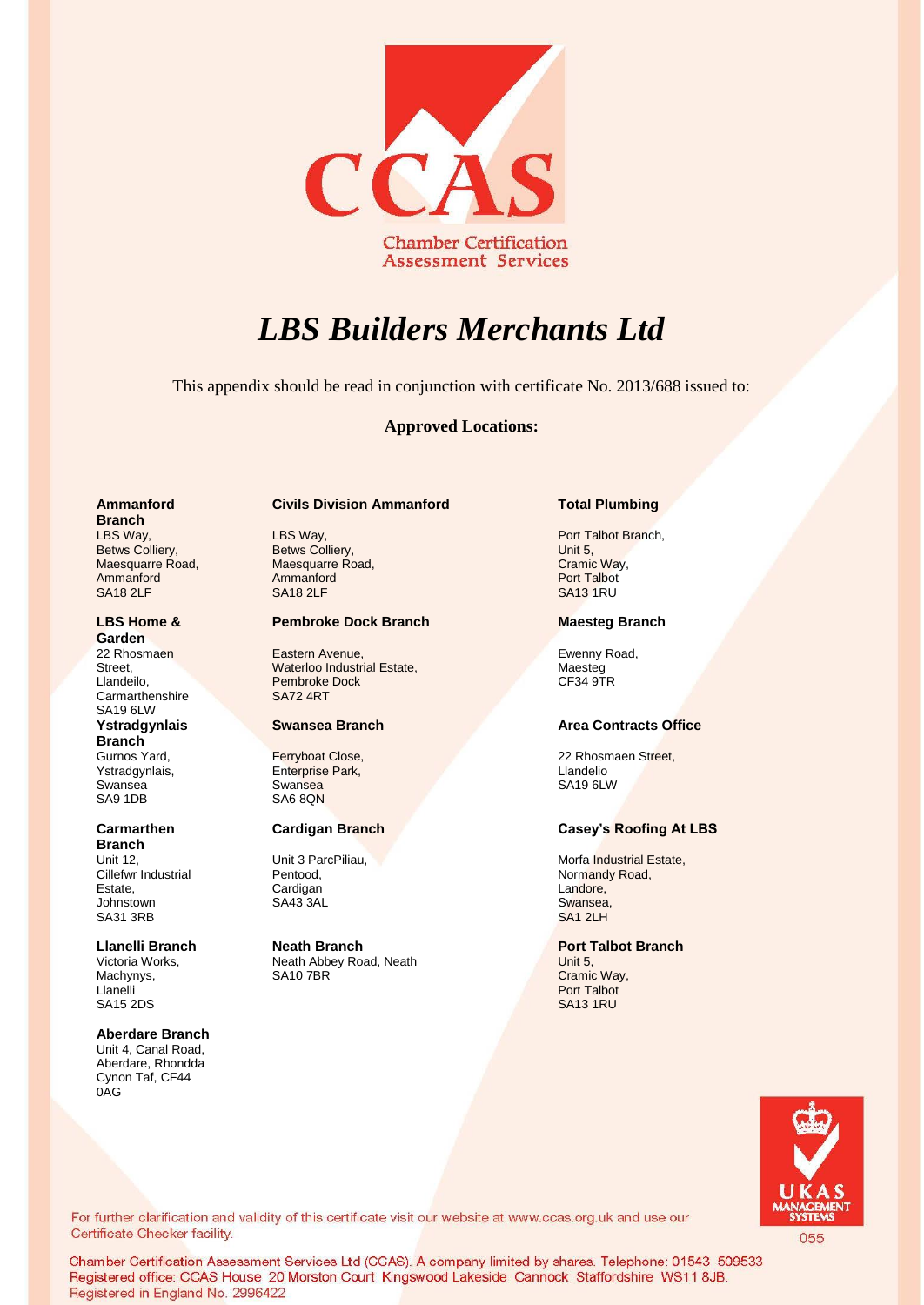

*This is to certify that the Environmental Management System of*

## *LBS Builders Merchants Ltd*

*Head Office:*

*Station Road, Llandeilo, Carmarthenshire, SA19 6NL*

*Has been assessed and registered as meeting the requirements of*

## *BS EN ISO 14001:2015*

*Scope of Approval:* 

*Supply of Building and DIY Materials to the Trade and Public, and the Design and Supply of Bespoke Kitchens and Bathrooms.*

*EAC: 29, 34*

*for Chamber Certification Assessment Services Limited*

Chairman Brahman -

| <b>Registration Number:</b>  | 2013/688          |                                                          |                   |
|------------------------------|-------------------|----------------------------------------------------------|-------------------|
| <i>Initial Approval:</i>     | 23 September 2013 | Last Recertification Decision Date:                      | 05 September.2016 |
| Previous Certification Body: | N/A               | Certificate Expiry:                                      | 23 September 2019 |
| Last Amendment Date:         | 05 September 2016 | Recertification audit due before certificate expiry date |                   |

*Further clarifications regarding the scope of this certificate and the applicability of ISO 14001:2015 requirements may be obtained by consulting this company. To check the company's continuing compliance during the life cycle of the registration call +44 (0) 1543 509533 [www.ccas.org.uk](http://www.ccas.org.uk/)*

Registered office: CCAS House, 20 Morston Court, Kingswood Lakeside, Cannock, Staffordshire, WS11 8JB. A company limited by shares. Registered in England No. 2996422